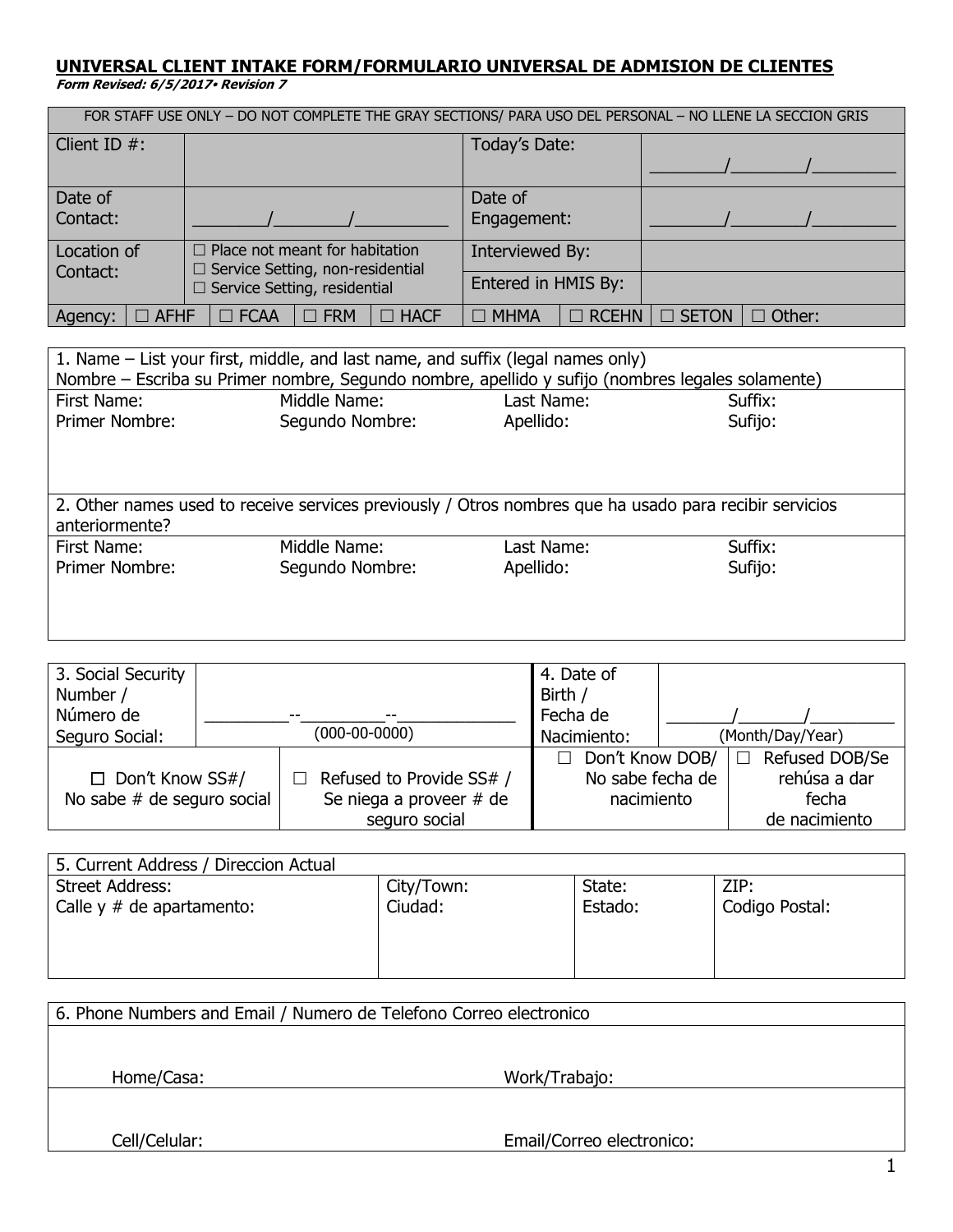| 7. Race – Check or circle all boxes that apply / Raza – Marque uno de los siguientes (1): |              |               |                      |               |              |             |
|-------------------------------------------------------------------------------------------|--------------|---------------|----------------------|---------------|--------------|-------------|
| American                                                                                  |              |               | <b>Native</b>        |               |              |             |
| Indian or                                                                                 | Asian/<br>П. | Black or      | Hawaiian or          | White /       | $\Box$ Don't | $\Box$      |
| Alaska                                                                                    | Asiatico     | African       | <b>Other Pacific</b> | <b>Blanco</b> | Know /       | Refused/    |
| Native/ Indio                                                                             |              | American/     | Islander/Nativo      |               | No Sabe      | Se rehúsa a |
| Americano o                                                                               |              | Negro o Afro- | Hawaiiano o          |               |              | dar         |
| Nativo de                                                                                 |              | Americano     | Otra Isla de el      |               |              | información |
| Alaska                                                                                    |              |               | Pacifico             |               |              |             |
|                                                                                           |              |               |                      |               |              |             |

| 8. Ethnicity – Check or circle only one (1) box / Origen Etnico – Marque uno de los siguientes (1): |                            |                     |                 |  |  |
|-----------------------------------------------------------------------------------------------------|----------------------------|---------------------|-----------------|--|--|
| $\Box$ Non-Hispanic / No-                                                                           | $\Box$ Hispanic / Latino / | $\Box$ Don't Know / | $\Box$ Refused  |  |  |
| Hispano                                                                                             | Hispano / Latino           | No Sabe             | Se rehúsa a dar |  |  |
|                                                                                                     |                            |                     | información     |  |  |

| 9. Gender – Check<br>only one $(1)$ box / |                  |                 |                                   |                                      |                  |                |                |                       |
|-------------------------------------------|------------------|-----------------|-----------------------------------|--------------------------------------|------------------|----------------|----------------|-----------------------|
| $S$ exo – Marque<br>uno de los            | Female/<br>Mujer | Male/<br>Hombre | Transgender<br>$M \Rightarrow F/$ | Transgender<br>$F \Rightarrow M/$    | Gender<br>Queer/ | Other/<br>Otro | Don't<br>Know/ | Refused/<br>Se rehúsa |
| siguientes $(1)$ :                        |                  |                 | Transgénero<br>$H \Rightarrow M$  | Transgénero<br>$M \Leftrightarrow H$ | Género<br>Queer  |                | No Sabe        | a dar<br>información  |

| 10. Family           | $\Box$ Single | Single       | Two         | $\Box$ Single | Two<br>$\perp$ | Other/ |
|----------------------|---------------|--------------|-------------|---------------|----------------|--------|
| Type/Tipo de         | Parent        | Parent Male/ | Parent      | Person/       | Adults - NO    | Otro:  |
| Familia – Check      | Female/       | Padre        | Household/  | Adulto        | Children/2     |        |
| only one $(1)$ box / | Madre         | Soltero      | 2-Padres de | Soltero       | Adultos – NO   |        |
| Marque uno de los    | Soltera       |              | Familia     |               | niños          |        |
| siguientes $(1)$ :   |               |              |             |               |                |        |

| 11. Family Size $-$<br>Number in Family /<br>Miembros de la<br>Familia - Familia<br>Inmediata: | $\Box$ One (1) Person/<br>Una (1) Persona | $\Box$ Two (2)/<br>Dos (2) Personas     | $\Box$ Three (3)/<br>Tres (3) Personas            | $\Box$ Four (4)/<br>Cuatro (4) Personas |
|------------------------------------------------------------------------------------------------|-------------------------------------------|-----------------------------------------|---------------------------------------------------|-----------------------------------------|
| $\Box$ Five (5)/<br>Cinco (5) Personas                                                         | $\Box$ Six (6)/<br>Seis (6) Personas      | $\Box$ Seven (7)/<br>Siete (7) Personas | $\Box$ Eight (8) or<br>more/ Ocho (8)<br>Personas | $\Box$ Refused/Se<br>rehúsa a dar info  |

| 12. Veteran Status - Have you been on Active Duty in the<br>U.S. Armed Forces? - Check or circle only one (1) box /<br>Veterano de Guerra - Ha prestado servicio militar en las<br>Fuerzas Armadas de los Estados Unidos - Marque uno de los<br>siguientes $(1)$ : | No/No           | Yes/Si | $\Box$ Don't<br>Know/<br>No Sabe | Refused/<br>$\Box$<br>Se rehúsa a<br>dar<br>información |
|--------------------------------------------------------------------------------------------------------------------------------------------------------------------------------------------------------------------------------------------------------------------|-----------------|--------|----------------------------------|---------------------------------------------------------|
| 13. Disabling Condition - Do you have a Disability or<br>Disabling Condition? – Check or circle only one (1) box:<br>Condición Inválida - ¿Tiene usted una deseabilidad? Marque<br>uno de los siguientes                                                           | $\Box$<br>No/No | Yes/Si | $\Box$ Don't<br>Know/<br>No Sabe | Refused/<br>$\Box$<br>Se rehúsa a<br>dar<br>información |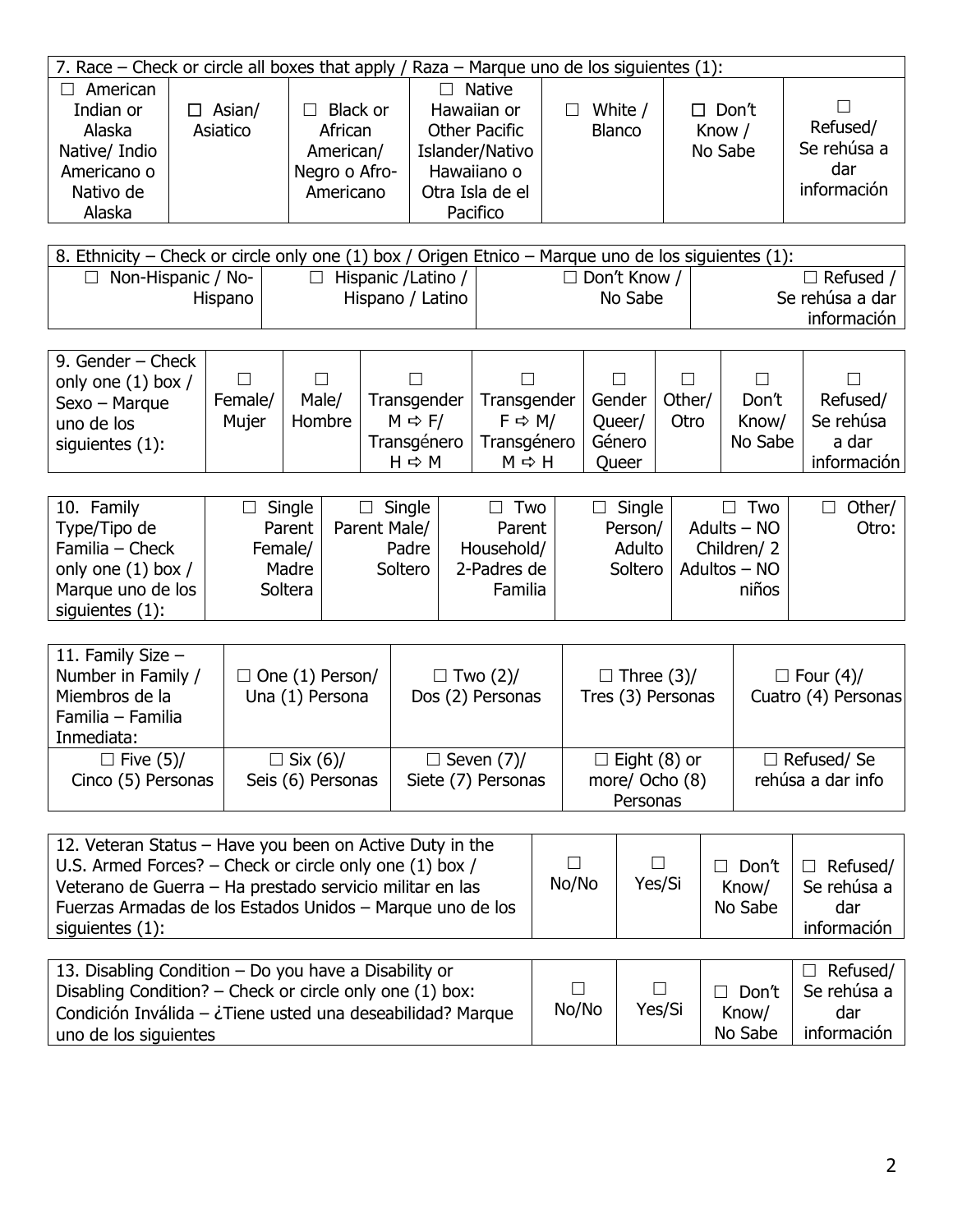| 14. Source and Amount of Income – How much did you earn from any of the following sources in the last 30<br>days/ Fuente y Cantidad de Ingreso - Cuanto dinero gano de las siguientes Fuentes en los ultimos 30 dias?: |               |                                                                                  |    |  |
|------------------------------------------------------------------------------------------------------------------------------------------------------------------------------------------------------------------------|---------------|----------------------------------------------------------------------------------|----|--|
| Earned Income / Salario<br>Recibido                                                                                                                                                                                    | \$            | <b>TDAP</b>                                                                      | \$ |  |
| Unemployment Insurance<br>Desempleo                                                                                                                                                                                    | $\frac{1}{2}$ | Social Security / Seguro<br>Social                                               | \$ |  |
| SSI / Seguro de ingreso<br>suplementario                                                                                                                                                                               | \$            | Veteran's Pension /<br>Pensión de Veteranos                                      | \$ |  |
| SSDI / beneficios por<br>incapacidad                                                                                                                                                                                   | \$            | Pension from Job /<br>Pension de Trabajo                                         | \$ |  |
| Veteran's Disability /<br>Incapacidad de veteranos                                                                                                                                                                     | \$            | Child Support /<br>Manutencion de Hijos                                          | \$ |  |
| Private Disability Insurance<br>/ Seguro Privado de<br>Incapacidad                                                                                                                                                     | $\frac{1}{2}$ | Alimony / Manutención de<br>Esposo(a)                                            | \$ |  |
| Worker's Compensation /<br>Compensación de los<br>Trabajadores                                                                                                                                                         | \$            | Other / Otro:                                                                    | \$ |  |
| <b>TCA or TANF</b>                                                                                                                                                                                                     | \$            | Other / Otro:                                                                    | ፍ  |  |
| Total Monthly Income /<br>Total de Ingresos<br>mensuales:                                                                                                                                                              | \$            | ←←← How much did you earn last MONTH?<br>←←← ¿Cuánto dinero gano el último MES ? |    |  |

| 15. What is the highest level of school<br>completed? $-$ Check or circle only one $(1)$<br>box. ¿Cual fue el utimo nivel de escuela<br>completado? Marque uno de los siguientes. |                                                           | $\Box$ No Schooling<br>Completed/No<br>completo la escuela | □ Nursery School<br>to 4 <sup>th</sup> Grade/ Jardin<br>hasta cuarto grado | $\Box$ 5 <sup>th</sup> or 6 <sup>th</sup><br>Grade/ Quinto o<br>sexto grado |
|-----------------------------------------------------------------------------------------------------------------------------------------------------------------------------------|-----------------------------------------------------------|------------------------------------------------------------|----------------------------------------------------------------------------|-----------------------------------------------------------------------------|
| $\Box$ 7 <sup>th</sup> or 8 <sup>th</sup> Grade/<br>Septimo a octavo<br>grado                                                                                                     | $\Box$ 9 <sup>th</sup> Grade/<br>Noveno grado             | $\Box$ 10 <sup>th</sup> Grade/<br>Decimo grado             | $\Box$ 11 <sup>th</sup> Grade/<br>Once grado                               | $\Box$ 12 <sup>th</sup> Grade, No<br>Diploma/Doce grado<br>No Diploma       |
| $\Box$ High School<br>Diploma/ Diploma de<br>Secundaria                                                                                                                           | $\Box$ GED/<br>Certificado<br>equivalente a<br>secundaria | $\Box$ Post-Secondary<br>School/ Escuela<br>Superior       | $\Box$ Don't Know/<br>No Sabe                                              | $\Box$ Refused/Se<br>rehúsa a dar<br>información                            |

| 16. Health Insurance - check or circle all health care benefits that you have / Seguro Médico - Marque todos |                                                      |                 |                  |                  |                  |                    |
|--------------------------------------------------------------------------------------------------------------|------------------------------------------------------|-----------------|------------------|------------------|------------------|--------------------|
|                                                                                                              | los beneficios de asistencia medica que usted tiene: |                 |                  |                  |                  |                    |
|                                                                                                              | $\Box$ Maryland                                      |                 |                  | $\Box$ Employer- |                  |                    |
| $\Box$ Medical                                                                                               | Children's                                           |                 | $\Box$ VA Health | Provided         | $\Box$ Health    | $\Box$ Private Pay |
| Assistance                                                                                                   | Health                                               |                 | Care/Medical     | Health           | <b>Insurance</b> | Health             |
| (MA) Health                                                                                                  | Program                                              | $\Box$ Medicare | Services /       | Insurance /      | through          | Insurance /        |
| Choice /                                                                                                     | $(MCHP)$ /                                           |                 | Seguro           | Seguro de        | COBRA /          | Seguro de          |
| Asistencia                                                                                                   | Programa de                                          |                 | Medico para      | salud            | Seguro de        | salud pagado       |
| Médica                                                                                                       | salud para                                           |                 | Veteranos        | provistas por    | salud a través   | privado            |
|                                                                                                              | niños de                                             |                 |                  | el empleador     | de COBRA         |                    |
|                                                                                                              | Maryland                                             |                 |                  |                  |                  |                    |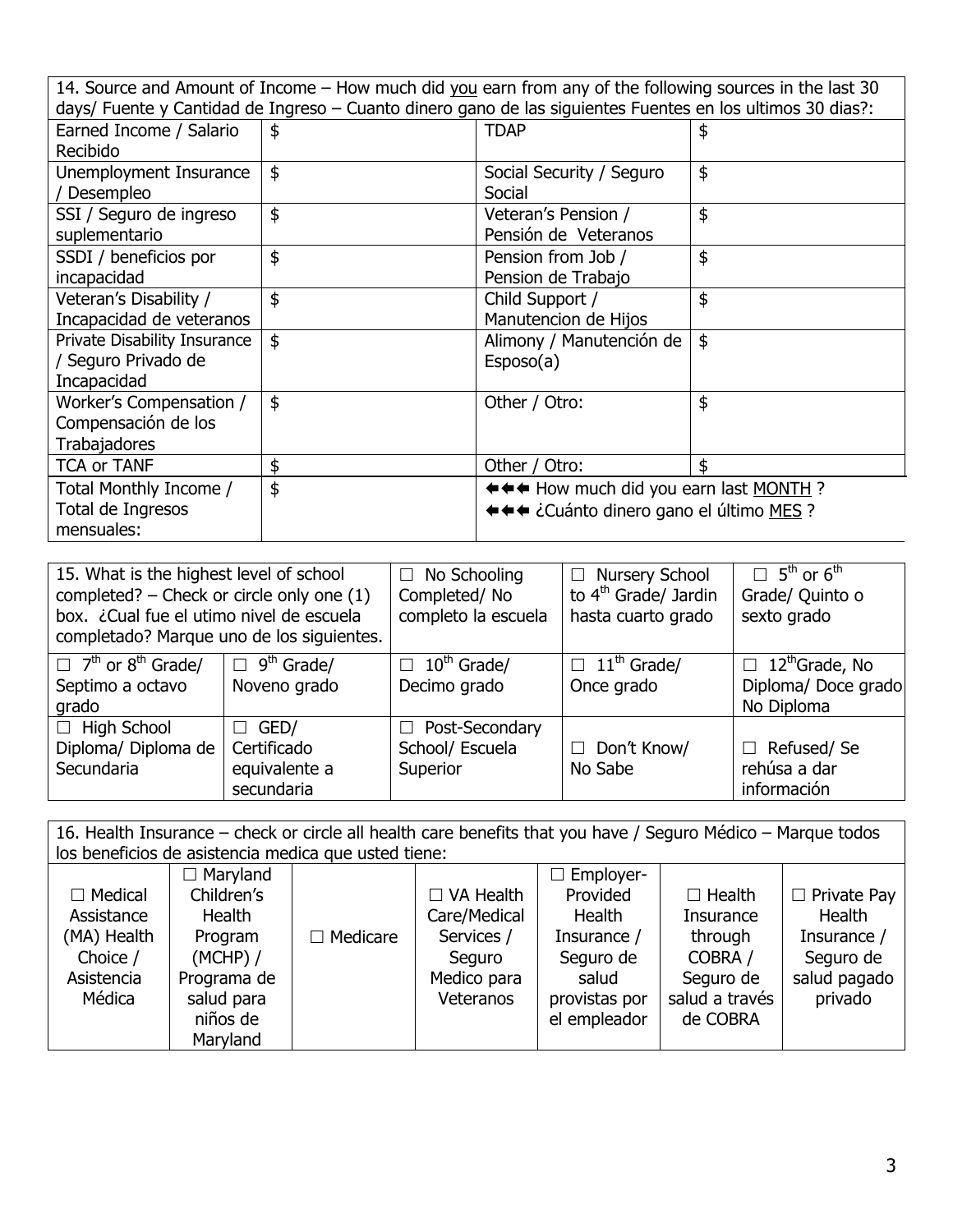|                                                                                  |                                   |                            | 17. Who could we contact in the event of an emergency / A guien podemos contactar en caso de Emergencia: |
|----------------------------------------------------------------------------------|-----------------------------------|----------------------------|----------------------------------------------------------------------------------------------------------|
| Name/Nombre:                                                                     |                                   | Relationship/<br>Relacion: |                                                                                                          |
| Phone $# 1/$<br># de telefono:                                                   |                                   | Phone $# 2/$<br>Otro $#$ : |                                                                                                          |
| Other contact information or<br>address for emergency contact/<br>de emergencia: | Otro contacto o dirección en caso |                            |                                                                                                          |

| 18. Family Members - Please list all family members that currently live with you                             |                                                                     |                                                                               |                           |
|--------------------------------------------------------------------------------------------------------------|---------------------------------------------------------------------|-------------------------------------------------------------------------------|---------------------------|
| MIEMBROS DE LA FAMILIA - Por favor escriba todos los miembros de su familia que actualmente viven con usted: |                                                                     |                                                                               |                           |
| Name - First/Middle Initial/Last<br>Nombre: Primero/Segundo/Apellido                                         | Date of Birth<br>(if known)/<br>Fecha de<br>Nacimiento<br>(si sabe) | Social Security Number<br>(if known)/<br>Número de Seguro Social<br>(si sabe) | Relationship/<br>Relacion |
| 1.                                                                                                           |                                                                     |                                                                               |                           |
| 2.                                                                                                           |                                                                     |                                                                               |                           |
| 3.                                                                                                           |                                                                     |                                                                               |                           |
| 4.                                                                                                           |                                                                     |                                                                               |                           |
| 5.                                                                                                           |                                                                     |                                                                               |                           |
| 6.                                                                                                           |                                                                     |                                                                               |                           |
| 7.                                                                                                           |                                                                     |                                                                               |                           |
| 8.                                                                                                           |                                                                     |                                                                               |                           |
| 9.                                                                                                           |                                                                     |                                                                               |                           |
| 10.                                                                                                          |                                                                     |                                                                               |                           |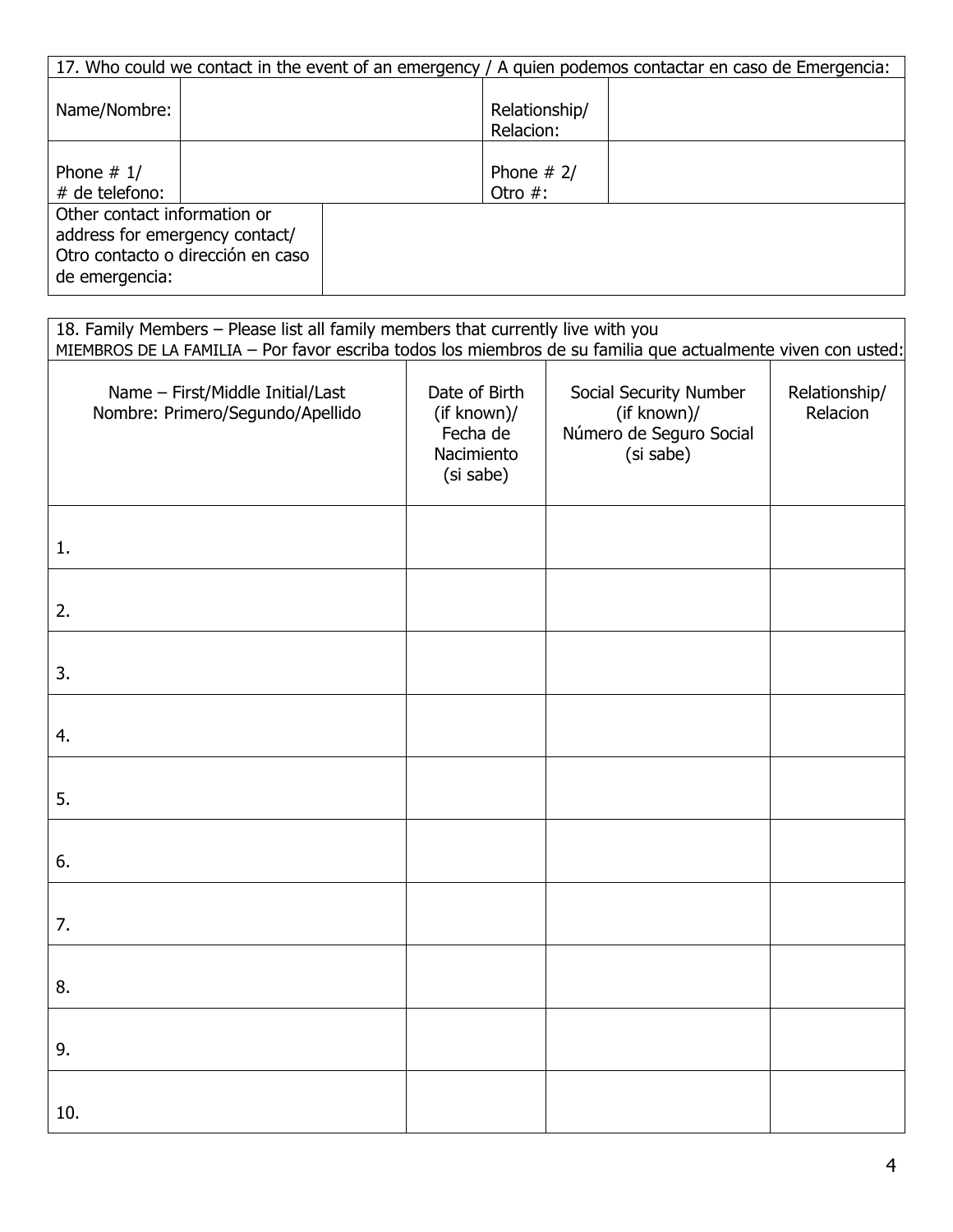## **FOR STAFF USE ONLY – DO NOT COMPLETE THE GRAY SECTIONS PARA USO DEL PERSONAL – NO LLENE LA SECCION GRIS**

| 19. Current Living Situation/Housing Status - Check or circle only one (1) box:                 |                                                     |                                                             |                                     |  |  |
|-------------------------------------------------------------------------------------------------|-----------------------------------------------------|-------------------------------------------------------------|-------------------------------------|--|--|
| <b>Homeless</b>                                                                                 | $\Box$ At <b>Imminent</b> Risk of<br>Losing Housing | <b>Homeless Only Under</b><br><b>Other Federal Statutes</b> | $\Box$ Fleeing Domestic<br>Violence |  |  |
| $\Box$ At-Risk of<br>Homelessness                                                               | $\Box$ Stably Housed                                | $\Box$ Client Doesn't Know                                  | $\Box$ Client Refused               |  |  |
| If STABLY HOUSED, does the client rent or own the<br>housing? Check or circle only one (1) box: |                                                     | Rent                                                        | Own<br>$\Box$                       |  |  |

|                     |                             |                                   | 20. Type of Most Recent Residence – Where did you stay |                 | <b>last night?</b> $-$ Check only one | (1) box:               |
|---------------------|-----------------------------|-----------------------------------|--------------------------------------------------------|-----------------|---------------------------------------|------------------------|
| $\Box$ Emergency    | $\Box$ Foster               | Hospital<br>$\Box$                | Hotel or<br>$\Box$                                     | Jail,<br>$\Box$ | Long-<br>П                            | Owned by<br>$\Box$     |
| <b>Shelter</b>      | Care Home or                | or Residential                    | Motel Paid for                                         | Prison or       | Term Care                             | Client, No             |
| Including           | <b>Foster Care</b>          | Non-psychiatric                   | Without a                                              | <b>Juvenile</b> | Facility or                           | Ongoing                |
| Hotel/Motel         | <b>Group Home</b>           | Medical                           | Voucher $-$                                            | Detention       | <b>Nursing</b>                        | Housing                |
| <b>Vouchers</b>     |                             | Facility                          | Self-Pay                                               | Center          | Home                                  | Subsidy                |
| $\Box$ Owned by     | Permanent<br>$\Box$         | Place Not<br>П                    | Psychiatric                                            | Rental by<br>П  | Rental by<br>П                        | Rental by<br>$\Box$    |
| Client, With        | Housing for                 | Meant for                         | Hospital or                                            | Client, No      | Client, With                          | Client, With           |
| Ongoing             | Formerly                    | Habitation $-$                    | Other                                                  | Ongoing         | VASH <sup>*</sup>                     | GPD TIP**              |
| Housing             | <b>Homeless</b>             | vehicle, streets,                 | Psychiatric                                            | Housing         | Subsidy                               | Subsidy                |
| Subsidy             | Persons                     | outdoors, empty<br>building, etc. | Facility                                               | Subsidy         |                                       |                        |
| Rental by<br>$\Box$ | Residential<br>$\Box$       | $\Box$ Safe                       | Staying or<br>$\vert \ \ \vert$                        | Staying or<br>ш | Substance<br>П                        | Transitional<br>$\Box$ |
| Client, With        | Project or                  | Haven                             | Living in a                                            | Living in a     | Abuse                                 | Housing for            |
| Other Ongoing       | Halfway House               |                                   | Family                                                 | Friend's        | Treatment                             | <b>Homeless</b>        |
| Housing             | with No                     |                                   | Member's                                               | Room, Apt.,     | Facility or                           | Persons                |
| Subsidy             | <b>Homeless</b><br>Criteria |                                   | Room, Apt.,                                            | or House        | <b>Detox Center</b>                   |                        |
|                     |                             |                                   | or House                                               |                 |                                       |                        |
| Other<br>$\Box$     | $\Box$ Client               | $\Box$ Client                     | If "Other"                                             |                 |                                       |                        |
|                     | Doesn't Know                | Refused                           | Specify:                                               |                 |                                       |                        |

\* Veteran's Administration Supportive Housing (VASH) \*\* Grant and Per Diem (GPD) Transition in Place (TIP) Program

| <b>21. Length of Stay at Most Recent Residence (see above)</b> – Check or circle only one (1) box: |                                                  |                                                              |                                       |                                                             |                                     |                                  |                          |
|----------------------------------------------------------------------------------------------------|--------------------------------------------------|--------------------------------------------------------------|---------------------------------------|-------------------------------------------------------------|-------------------------------------|----------------------------------|--------------------------|
| $\Box$ One (1)<br>day or less                                                                      | $\Box$ Two<br>$(2)$ days<br>to one $(1)$<br>week | $\Box$ More<br>than $1$<br>week, but<br>less than 1<br>month | $\Box$ One (1)<br>to 3 months $\vert$ | $\Box$ More<br>than 3<br>months, but<br>less than 1<br>vear | $\Box$ One (1)<br>vear or<br>longer | $\Box$ Client<br>Doesn't<br>Know | $\Box$ Client<br>Refused |

| 22. ZIP Code of Last Permanent Residence: | ZIP:                            |
|-------------------------------------------|---------------------------------|
| (Downtown Frederick is 21701)             |                                 |
| $\Box$ Client Doesn't Know ZIP Code       | $\Box$ Client Refused to Answer |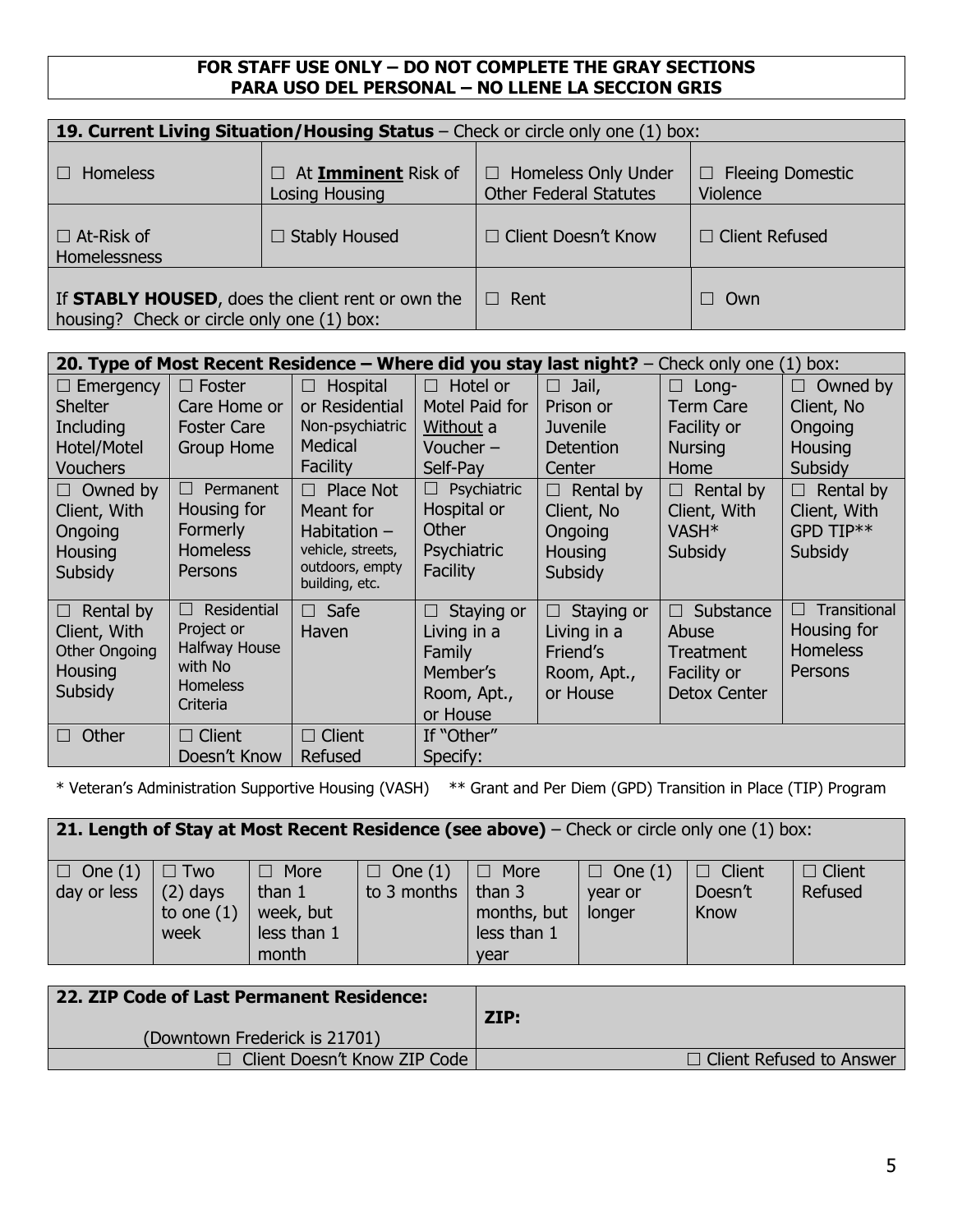| 23. Is the Client Entering or Enrolling in a Program from the Streets, an Emergency Shelter, or a |           |                         |                       |                           |  |  |
|---------------------------------------------------------------------------------------------------|-----------|-------------------------|-----------------------|---------------------------|--|--|
| <b>Safe Haven Project?</b>                                                                        |           | Check only one (1) box: |                       |                           |  |  |
| $\Box$ Yes                                                                                        | $\Box$ No | I □ Client Doesn't Know | $\Box$ Client Refused | $\Box$ Data Not Collected |  |  |

| <b>24. If "Yes" to Question 23.</b> – "Client entered/enrolled from the streets, |              |
|----------------------------------------------------------------------------------|--------------|
| emergency shelter or safe haven" - <b>What is approximate entry date:</b>        | (mm/dd/yyyy) |

| 25. Regardless of where the client stayed last night, what is the <b>number of times</b> the client has been on the |                            |                       |                           |  |  |  |
|---------------------------------------------------------------------------------------------------------------------|----------------------------|-----------------------|---------------------------|--|--|--|
| streets, in Emergency Shelter, or a Safe Haven Project in the past three (3) years including today?                 |                            |                       |                           |  |  |  |
| $\Box$ Never in the 3 years                                                                                         | $\Box$ One time            | $\Box$ Two times      | $\Box$ Three times        |  |  |  |
| $\Box$ Four or more times                                                                                           | $\Box$ Client doesn't know | $\Box$ Client refused | $\Box$ Data not collected |  |  |  |

| <b>26.</b> Total number of <b>months</b> the client has been homeless on the streets, in Emergency Shelter, or a Safe<br>Haven Project in the past three (3) years?<br>Check only one (1) box: |           |           |           |                                  |                                  |                          |                              |
|------------------------------------------------------------------------------------------------------------------------------------------------------------------------------------------------|-----------|-----------|-----------|----------------------------------|----------------------------------|--------------------------|------------------------------|
| $\Box$ One time<br>(this is $1st$<br>month)                                                                                                                                                    | $\Box$ 2  | $\Box$ 3  | $\Box$ 4  | $\Box$ 5                         | $\Box$ 6                         | $\Box$ 7                 | $\Box$ 8                     |
| $\Box$ 9                                                                                                                                                                                       | $\Box$ 10 | $\Box$ 11 | $\Box$ 12 | $\Box$ More<br>than 12<br>months | $\Box$ Client<br>doesn't<br>know | $\Box$ Client<br>refused | $\Box$ Data not<br>collected |

| 27. Project or Program Entry Date: |  |
|------------------------------------|--|
| 28. Project or Program Exit Date:  |  |

|                       |                         |                          | <b>29. Destination – Where will you stay after exiting project?</b> – Check only one (1) box: |                         |                     |                        |
|-----------------------|-------------------------|--------------------------|-----------------------------------------------------------------------------------------------|-------------------------|---------------------|------------------------|
| $\Box$ Emergency      | $\Box$ Foster Care      | Hospital or<br>$\Box$    | <b>Hotel or Motel</b><br>П.                                                                   | $\Box$ Jail, Prison or  | П.<br>Long-Term     | $\Box$ Owned by        |
| Shelter Including     | Home or Foster          | <b>Residential Non-</b>  | Paid for Without                                                                              | <b>Juvenile</b>         | Care Facility or    | Client, No             |
| Hotel/Motel           | Care Group Home         | psychiatric              | a Voucher – Self-                                                                             | <b>Detention Center</b> | <b>Nursing Home</b> | <b>Ongoing Housing</b> |
| <b>Vouchers</b>       |                         | <b>Medical Facility</b>  | Pay                                                                                           |                         |                     | Subsidy                |
| $\Box$ Owned by       | Permanent<br>$\Box$     | Place Not<br>$\Box$      | $\Box$ Psychiatric                                                                            | $\Box$ Rental by        | Rental by<br>$\Box$ | $\Box$ Rental by       |
| Client, With          | Housing for             | Meant for                | Hospital or Other                                                                             | Client, No              | Client, With        | Client, With GPD       |
| Ongoing Housing       | Formerly                | Habitation $-$           | <b>Psychiatric</b>                                                                            | <b>Ongoing Housing</b>  | VASH* Subsidy       | TIP** Subsidy          |
| Subsidy               | <b>Homeless Persons</b> | vehicle, streets,        | Facility                                                                                      | Subsidy                 |                     |                        |
|                       |                         | outdoors, empty          |                                                                                               |                         |                     |                        |
|                       |                         | building, etc.           |                                                                                               |                         |                     |                        |
| $\Box$ Rental by      | $\Box$ Residential      | Safe Haven<br>П          | Staying or<br>П.                                                                              | $\Box$ Staying or       | Staying or<br>П.    | $\Box$ Staying or      |
| Client, With Other    | Project or              |                          | Living in a Family,                                                                           | Living in a Family,     | Living with         | Living with            |
| Ongoing Housing       | <b>Halfway House</b>    |                          | Permanent                                                                                     | Temporary               | Friends,            | Friends,               |
| Subsidy               | with No Homeless        |                          | Tenure                                                                                        | Tenure                  | Permanent           | <b>Temporary</b>       |
|                       | Criteria                |                          |                                                                                               |                         | Tenure              | <b>Tenure</b>          |
| $\Box$ Moved from     | $\Box$ Moved from       | Substance<br>$\Box$      |                                                                                               |                         |                     |                        |
| <b>HOPWA Funded</b>   | <b>HOPWA Funded</b>     | Abuse Treatment          | $\Box$ Transitional                                                                           | $\Box$ Deceased         | No Exit<br>П.       | $\Box$ Client Doesn't  |
| Project to            | Project to              | <b>Facility or Detox</b> | Housing for                                                                                   |                         | Interview           | Know                   |
| <b>HOPWA PH</b>       | <b>HOPWA TH</b>         | Center                   | <b>Homeless Persons</b>                                                                       |                         | Completed           |                        |
| $\Box$ Client Refused | $\Box$ Other            | If "Other"               |                                                                                               |                         |                     |                        |
|                       |                         | Specify:                 |                                                                                               |                         |                     |                        |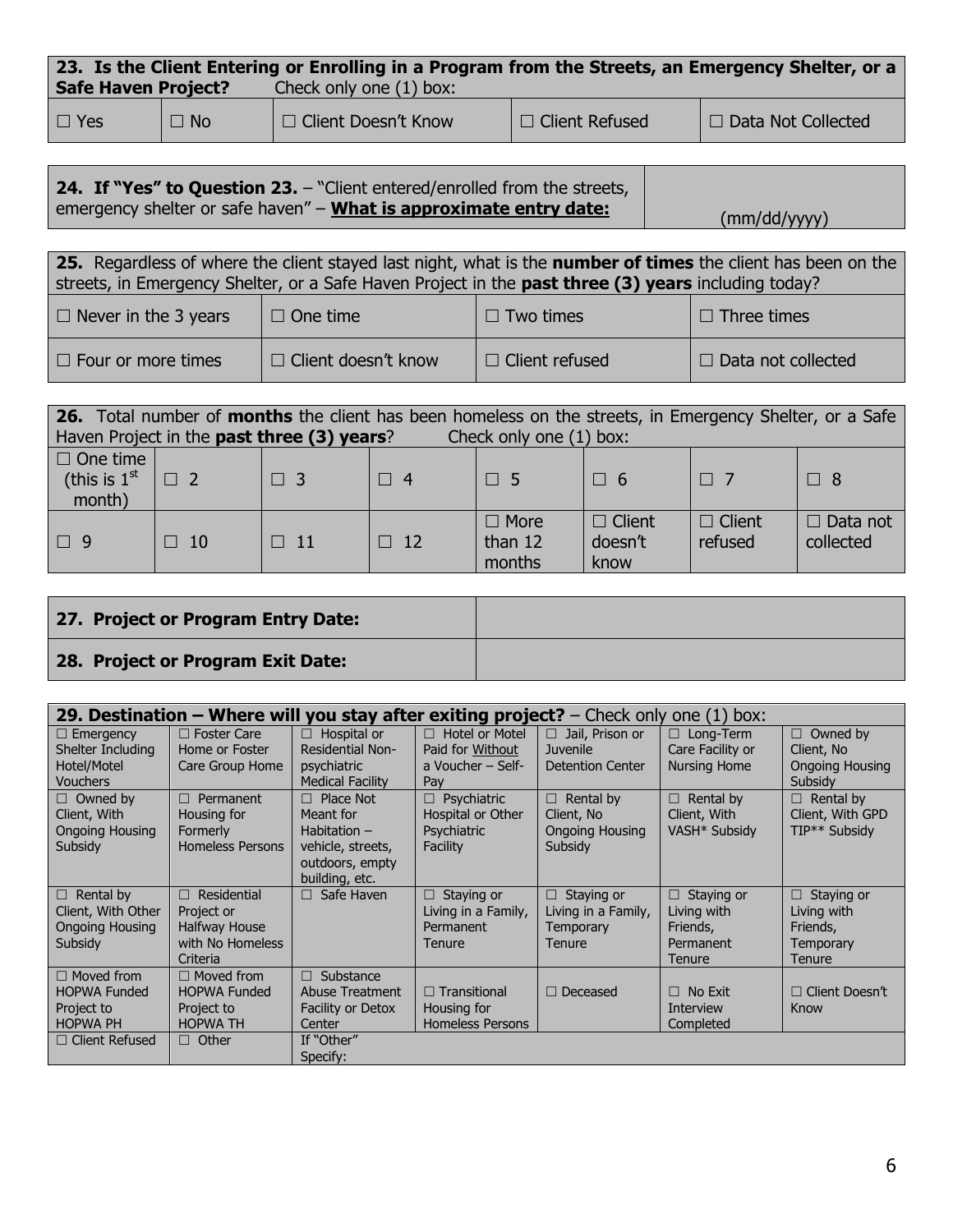|                      | 30. Relationship to Head of Household |                    |                   |                    |
|----------------------|---------------------------------------|--------------------|-------------------|--------------------|
| $\Box$ Self (head of | $\Box$ Head of                        | $\Box$ Head of     | $\Box$ Head of    | $\Box$ Other: Non- |
| household)           | household's child                     | household's spouse | household's other | relation member    |
|                      |                                       | or partner         | relation member   |                    |
|                      |                                       |                    |                   |                    |

|                                      |                                           |                 | 31. Sexual Orientation – Optional - Required for FCAA Community Health Center Patients ONLY |                   |                |
|--------------------------------------|-------------------------------------------|-----------------|---------------------------------------------------------------------------------------------|-------------------|----------------|
| $\Box$ Lesbian, Gay<br>or Homosexual | $\Box$ Straight or<br><b>Heterosexual</b> | $\Box$ Bisexual | $\Box$ Other or<br>something else                                                           | $\Box$ Don't Know | $\Box$ Refused |

| <b>Notes or Comments:</b> |
|---------------------------|
|                           |
|                           |
|                           |
|                           |
|                           |
|                           |
|                           |
|                           |
|                           |
|                           |
|                           |
|                           |
|                           |
|                           |
|                           |
|                           |
|                           |
|                           |
|                           |
|                           |
|                           |
|                           |
|                           |
|                           |
|                           |
|                           |
|                           |
|                           |